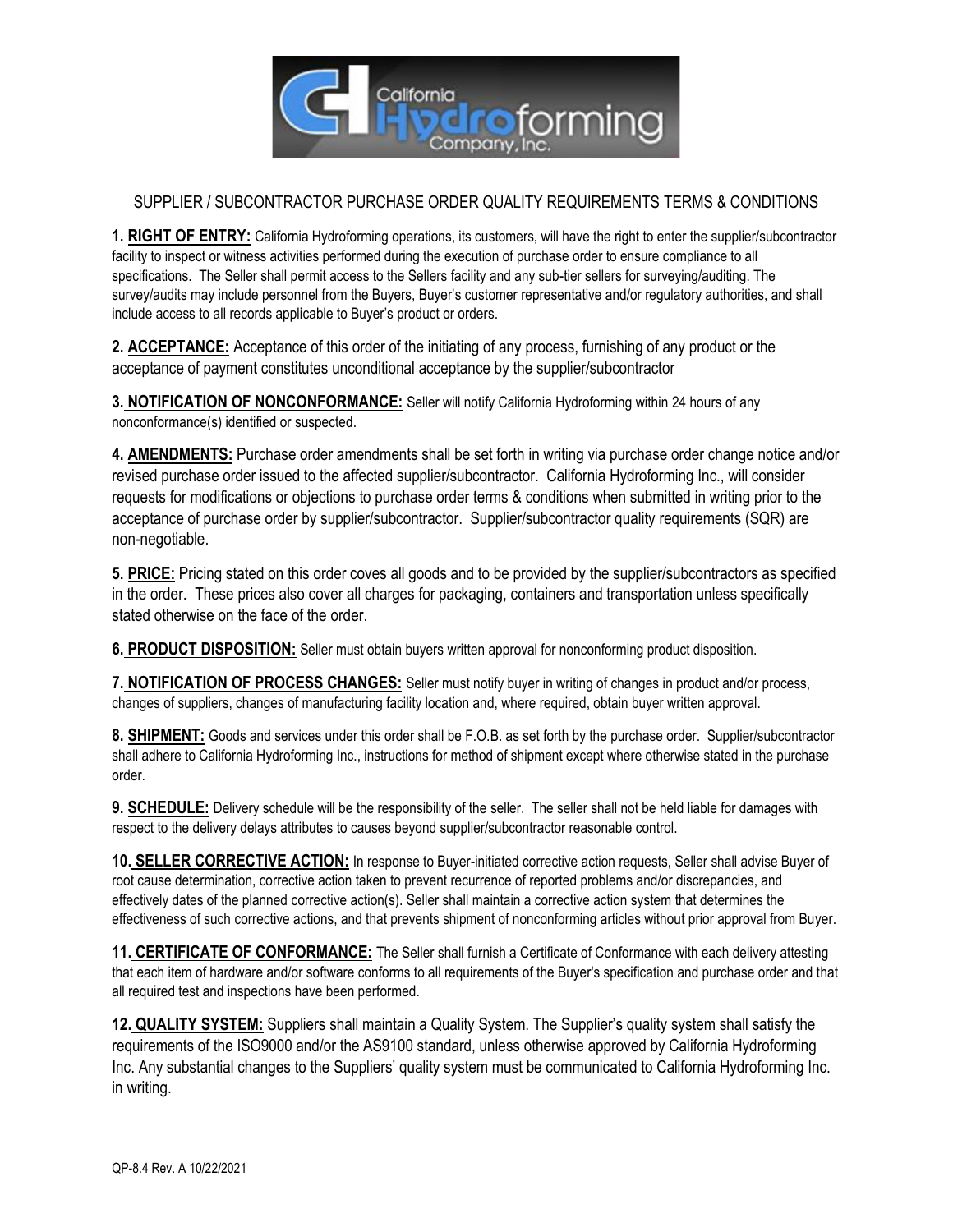

**13. BUYER REVIEW:** During the performance of this Order, the Buyer reserves the right to review; verify and/or analyze the Supplier's Quality and/or Inspection System and Manufacturing processes at the Supplier's facilities. The Buyer's representative shall notify the Supplier forty-eight (48) hours in advance of the intended review start date and duration. Buyer's inspection/acceptance of product prior to shipment is not required unless otherwise specified in this Order.

**14. SPECIAL PROCESSES:** The Seller and any of its subcontractors performing special processes, such as welding, nondestructive testing, heat treating, plating, anodizing, soldering, etc. shall submit a certification listing the specification designation/number and that the special process was performed in accordance with such specification. Heat treating/oven cure charts will be provided as required.

**15. TRACEABILITY REQUIREMENTS:** The Seller shall provide means of end item traceability. The Seller may use the original manufacture Lot/Date Code/Serial number or their own method for identifying the end item product as required for proper traceability. Multiple Lot/Dated coded material cannot be combined on a single shipper and must be packaged separately. Each Lot/Date coded batch must have a corresponding shipper. Serialized shipments must have the serial numbers listed on the shipper and on the corresponding intermediate packaging. Duplication of Lot/Date Code/Serial numbers is prohibited.

**16. PACKAGING & SHIPPING:** The Seller shall clean, preserve and use special packaging as required on this order, or when not specified, seller may use specially designed shipping containers and/or good commercial practices as deemed necessary to prevent shipping damage. As a minimum, the label shall contain the following information: Part number and revision date of manufacture and Buyer's Order Number.

**17. CERTIFICATION OF MATERIAL(S) & PROCESS(ES):** The Seller shall submit certifications for raw material (chemical and physical characteristics) and/or processes (stating specification) used in the manufacturing of the item(s). If outside processing is performed; a certification from subcontractor is to be provided. **Note:** when specified on the Purchase Order, raw material such as titanium, aluminum, etc. must have the appropriate heat lot identified on each piece for heat lot traceability.

**18. REQUIREMENTS OF CONFORMANCE:** Neither surveillance, inspection and/or tests made by the Buyer or his representatives at either the Seller's or Buyer's facility, nor the Seller's compliance with all applicable product assurance requirements shall relieve the Seller of the responsibility to furnish items which conform to the requirements of the purchase order.

**19. QUALIFICATION OF PERESONNEL:** The Seller shall employ competent personnel to ensure Buyer's requirements are meet for approval of product, processes, procedures, and equipment.

**20. IDENTIFICATION & REVISION STATUS:** The Seller shall maintain the identification and revision status of the Buyer's specifications, drawings, process requirements, inspection/verification instructions and other relevant technical data. Unless otherwise specified on the Purchase Order, the latest specification revision in effect at the time the lot of raw material / parts was originally manufactured or processed shall apply. In the event a document has been superseded, the latest revision of the superseding document shall apply.

**21. PRODUCT ACCEPTANCE:** The Seller shall follow all requirements stated on the purchase order, drawing, data specifications and process instructions to ensure product conformity, documentation and records are obtained.

**22. REQUIREMENTS FOR TEST SPECIMENS:** Where the Seller utilizes sample inspection plans or other statistical techniques, these shall be statistically valid and submitted to Buyer for approval prior to use. If the sample contains rejected items, the Seller must, for the rejected feature or parameter, use a documented method, such as 100% screening to assure the buyer that zero rejects are present.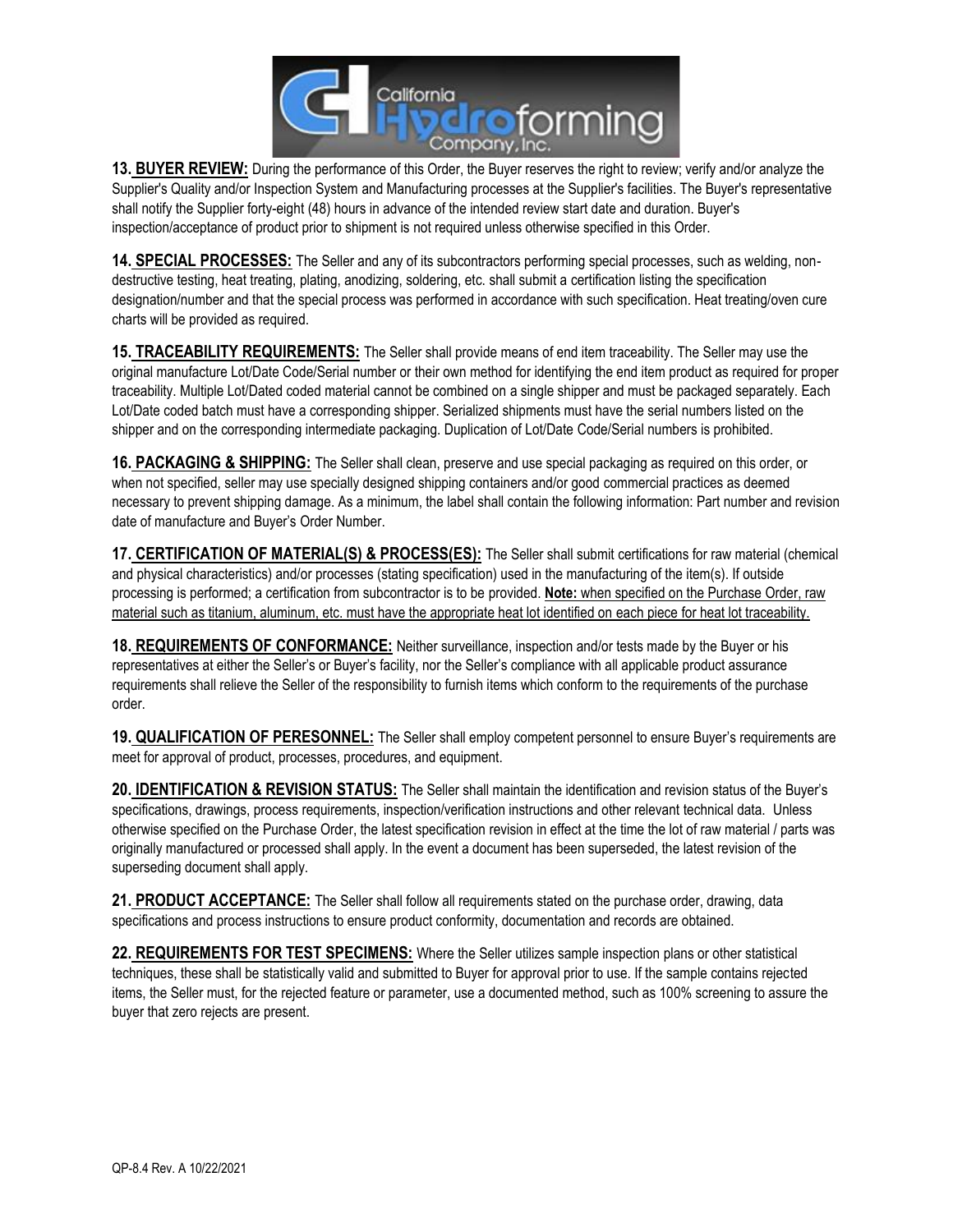

**23. RECORD RETENTION:** The Seller shall maintain records regarding Buyer's purchase order, specifications, drawings, process requirements, inspection/verification instructions and other relevant technical data. Records shall be maintained by the Seller for a minimum of seven years.

**24. COUNTERFEIT PARTS PREVENTION:** To prevent the purchase of counterfeit or suspect / unapproved products and to ensure product identification and traceability (and for other reasons), Supplier will institute controls that include the requirement of Material Certificates, Certificates of Conformity, and / or other supporting documentation as in appropriate. The supplier shall notify California Hydroforming Inc, as soon as it becomes aware of any counterfeit materials or suspected counterfeit materials supplied to California Hydroforming Inc. Material and part substitution are not allowed unless authorized by California Hydroforming Inc, and documented on the purchase Order.

**25. ETHICAL BEHAVIOR:** The seller and subcontractor shall ensure that they are not receiving gratuities, gifts, etc. in lieu of acceptance of nonconforming product or processes performed

**26. CANCELLATION:** Shall remain the right of California Hydroforming Inc., and may be initiated at any time.

**27. TOOLING:** California Hydroforming Inc., furnished tooling shall be maintained, protected from harm and damage, maintained in proper working condition by supplier/subcontractor. Any damage(s) to the tooling while in the care of the supplier/subcontractor shall be reported immediately to California Hydroforming Inc., for instructions / resolution to the problem / condition.

## **SUPPLIER QUALITY REQUIREMENTS**

**SQR-1 PURPOSE, SCOPE & APPLICABILITY:** This document is subject to the California Hydroforming Inc. Non-Disclosure Agreement or other Non-Disclosure Agreements and Terms and Conditions in place between California Hydroforming Inc. and Supplier. The Supplier requirements as noted below shall apply to all Suppliers and sub-tier Suppliers to California Hydroforming Inc. providing raw materials, manufactured components and products as well as performing material processing such as, but not limited to: heat treating; chemical processing; surface enhancements; non-destructive and destructive testing; coatings; welding; and nonconventional machining processes. Acceptance of a Purchase Order from California Hydroforming Inc. binds the Supplier to the Terms and Conditions listed in the Purchase Order and the requirements listed in this document, unless alternate Terms and Conditions have been agreed to in writing between California Hydroforming Inc. and the Supplier. The Supplier is not authorized to outsource any portion of the Purchase Order requirements unless specifically authorized by California Hydroforming Inc; and they are required to flow down these requirements to any sub-tier Suppliers if they are authorized to use any.

**SQR-2. QUALIFIED SUPPLIER(S):** Suppliers to California Hydroforming Inc. must achieve Qualified Supplier status. Failure to achieve Qualified Supplier status may result in a cessation of the business relationship between California Hydroforming Inc. and the Supplier. The Supplier shall meet the following criteria within an agreed upon time frame between the Supplier and California Hydroforming Inc.

– Meet California Hydroforming Inc.'s quality requirements and achieve a "green" rating for the previous six months. In the event that a green rating has not been achieved, Supplier will be placed on probationary status and monitored to determine if qualification will remain active.

– Shall have evidence of ISO9000 or AS9100 compliance unless otherwise approved by California Hydroforming Inc.

California Hydroforming Inc. reserves the right to revoke a Supplier's Qualified Supplier status at any time.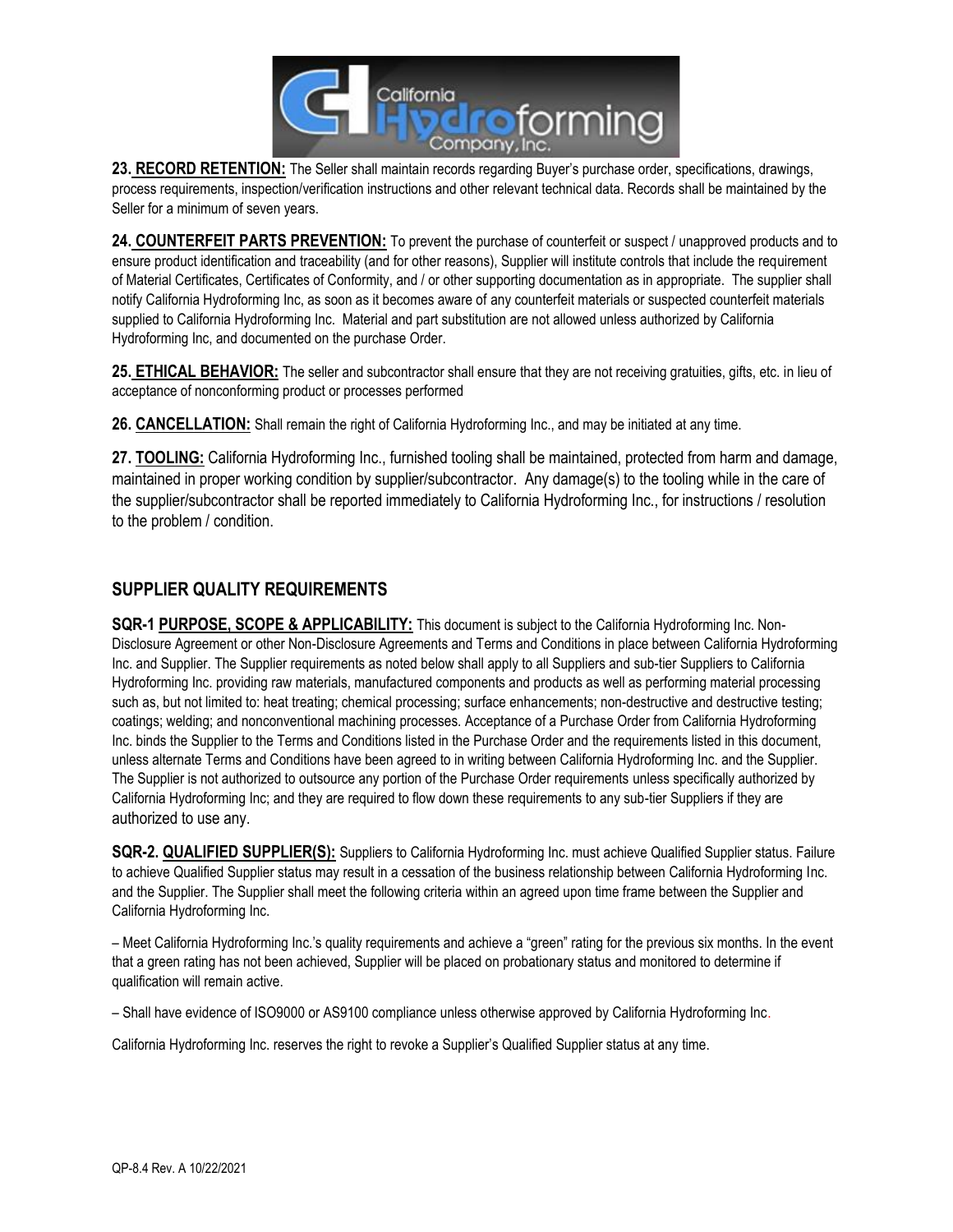

**SQR-3 CALIBRATION:** For calibration Purchase Orders, all gauges and instruments must be calibrated using standards whose accuracies are traceable to the National Institute of Standards and Technology, the General Conference of Weights and Measures, or fundamental or natural physical constants. The supplier shall establish and maintain a documented Calibration / Measurement System in compliance with ANSI – Z540.1 or ISO 10012-1 for the control of measuring and test equipment. All provided calibration certifications must specifically state compliance with ANSI – Z540.1 or ISO 10012-1.

**SQR-4. SUPPLIER CONTROL OF ENGINEERNG DATASET:** Suppliers to California Hydroforming Inc. who receive CAD/CAM/CAI/CAE datasets or drawings from California Hydroforming Inc. either in hardcopy or electronic format shall not alter or modify these datasets or drawings. Supplier must treat these datasets and drawings as California Hydroforming Inc. confidential information and protect them as outlined in the non-disclosure agreement between California Hydroforming Inc. and Supplier.

**SQR-5. FIRST ARTICLE INSPECTION:** If noted in the Purchase Order, the Supplier shall submit a First Article Inspection report that conforms to AS9102 requirements on the first production run of product. Other forms of inspection reports may be acceptable if approved by California Hydroforming Inc. Also, per AS9102 section 5.3, the Supplier shall perform and submit a full FAI, or a partial FAI for affected characteristics, when any of the following events occurs:

A change in the design affecting fit, form or function of the part.

A change in manufacturing source(s), process(es), inspection method(s), location of manufacture, tooling or materials, that can potentially affect fit, form or function.

A change in numerical control program or translation to another media that can potentially affect fit, form or function.

A natural or man-made event, which may adversely affect the manufacturing process.

A lapse in production for two years or as specified by California Hydroforming Inc.

The Supplier should, when practical, clearly identify (mark/tag – non-permanent) the product used to develop the FAI. All certifications and test reports required by the Purchase Order and/or drawing(s) shall be submitted with the FAI package which includes a copy of the assembly, sub-assembly, and detail FAI reports as applicable.

**SQR-6. FAIR:** The supplier shall perform and document a complete First Article Inspection Report (FAIR) including 100% of Blue Print or specification requirements. One copy of supplier FAI report will be furnished to California Hydroforming Inc, along with the first shipment for this PO and / or contract.

**SQR-7. KEY CHARACTERISTICS:** The supplier shall implement and maintain a Key Characteristics (KC) control program acceptable to California Hydroforming Inc.

**SQR-8. SAMPLING REQUIREMENTS:** If the Supplier chooses to use sampling as a means for product acceptance, the Supplier shall comply with ANSI/Z1.4 – 2003, TABLE I, GENERAL INSPECTION LEVEL II, AQL 4.0. The Supplier shall satisfy the requirements of Aerospace Recommended Practice ANSI/Z1.4 - 2003.

**SQR-9. BUYER REVIEW:** During the performance of this order, the buyer reserves the right to review, verify and / or analyze the Supplier's Quality and / or Inspection System and Manufacturing processes at the Supplier's facilities. The Buyer's representative shall notify the supplier (48) hours in advance of the intended review start date and duration. Buyer's inspection / acceptance of product prior to shipment is not required unless otherwise specified in this order.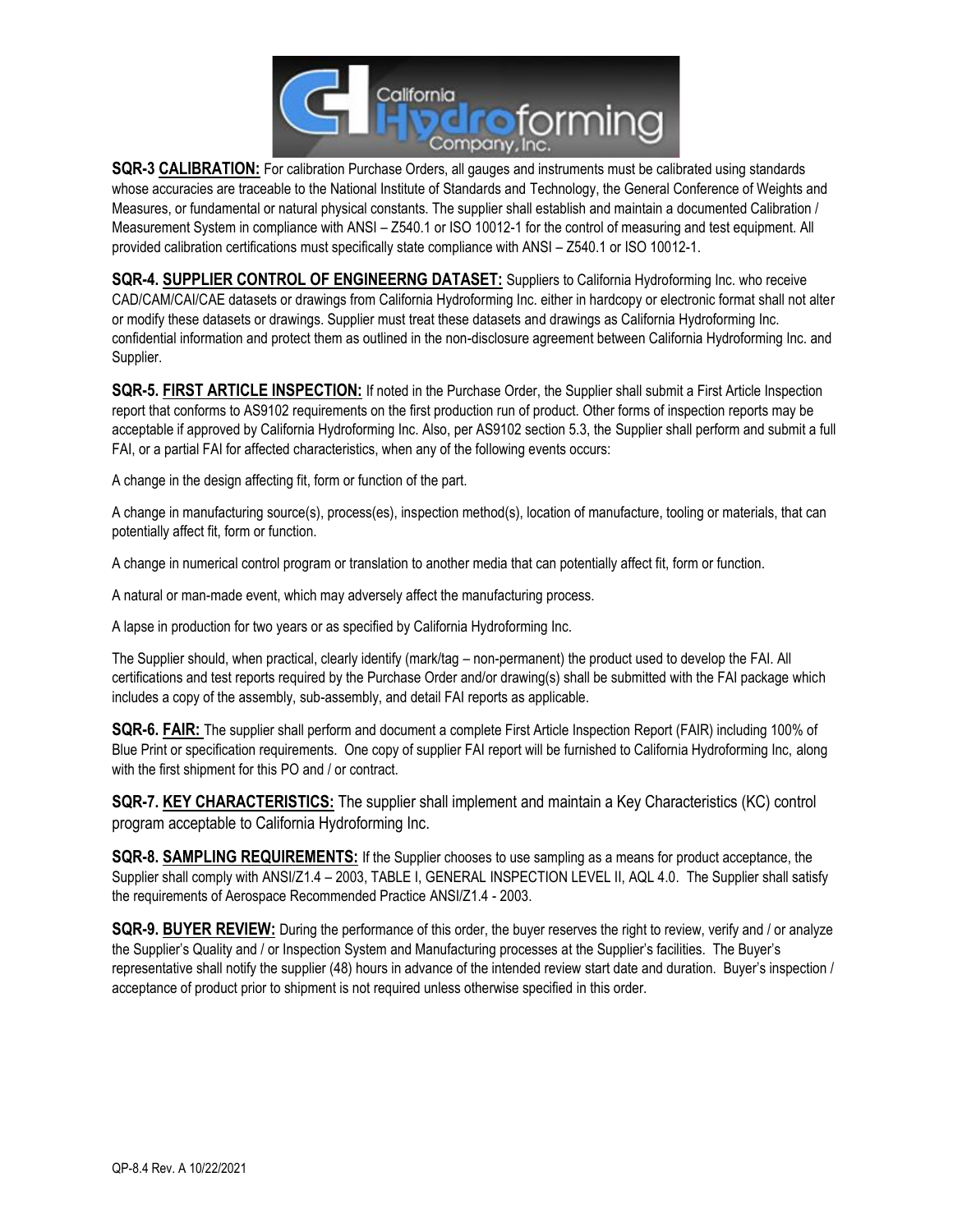

**SQR-10. SHELFLIFE IDENTIFICATION:** All material shall have at least ½ the shelf life remaining on the product at time of receipt. Unless otherwise specified in the material specification or Purchase Order, each container shall be identified to include at a minimum:

Manufacturer Name

Compound & Specification Number (if applicable)

Batch Number assigned by manufacturer

Expiration Date

Storage Temp Requirements (if applicable)

**SQR-11. SPECIAL PROCESSES – NADCAP:** If indicated in the Purchase Order that a NADCAP approved Supplier is required, the Supplier must not perform any work or process any part if they are not NADCAP approved. Supplier have a change to their NADCAP certification or accreditation, the Supplier MUST notify California Hydroforming Inc. per the terms of the NADCAP requirements. If processing has been performed on parts where NADCAP certification is required and the processor is not NADCAP accredited or has lost their NADCAP accreditation, the Supplier will be responsible for the replacement costs of the parts including any expediting fees necessary for California Hydroforming Inc. to meet our requirements to our customer.

**SQR-12. RAW MATERIAL CERTIFICATION:** A copy of the raw material certification shall be submitted with the shipment that assures conformance to all applicable raw material specification requirements, including Conflict Mineral information, per the Dodd-Frank Wall Street Reform and Consumer Protection Act of 2010, regarding Gold, Tin, Tungsten and Tantalum. California Hydroforming Inc. must be informed and the smelter information must be made available to verify compliance with the requirements of the Act. These certificates must contain reference to the specification and revision to which the material conforms. All chemical, physical, and mechanical properties test results required by the specification shall be retained by the Supplier. Traceability from the certification to the material submitted is required and shall be retained. Unless otherwise specified, material temper conditions must match the Purchase Order. As an example, aluminum bar specified as 6061-T6 may not be substituted with 6061-T651 unless specifically stated in the Purchase Order.

**SQR-13. DFARS REQUIRED MATERIAL:** For Purchase Orders specified as DFAR or DFARS (Defense Regulations Acquisition Regulations System), the following clauses are incorporated in their entirety:

DFARS 252.225-7008 and

DFARS 252.225-7009 and

DFARS 252.225-7010 and

DFARS 252.225-7012

All applicable clauses above are incorporated into the Purchase Order and must also be flowed down to all sub-suppliers that provide any articles delivered under this purchase order that include Specialty Metals. All such clauses provide the same definition of Specialty Metals and prohibit California Hydroforming Inc., and all of its suppliers at every tier from incorporating Specialty Metals into US Military parts, components and/or end item deliverables unless the Specialty Metals have been smelted (the deviation clauses add "or produced") in the United States, its outlying areas, or a qualifying country listed in DFARS 252.225-7012. Exemptions to requirements of the above clauses may exist, as outlined in the clauses themselves, or by operation of applicable Department of Defense Domestic Non-Availability Determination (DNADS) posted on its public website for that purpose.